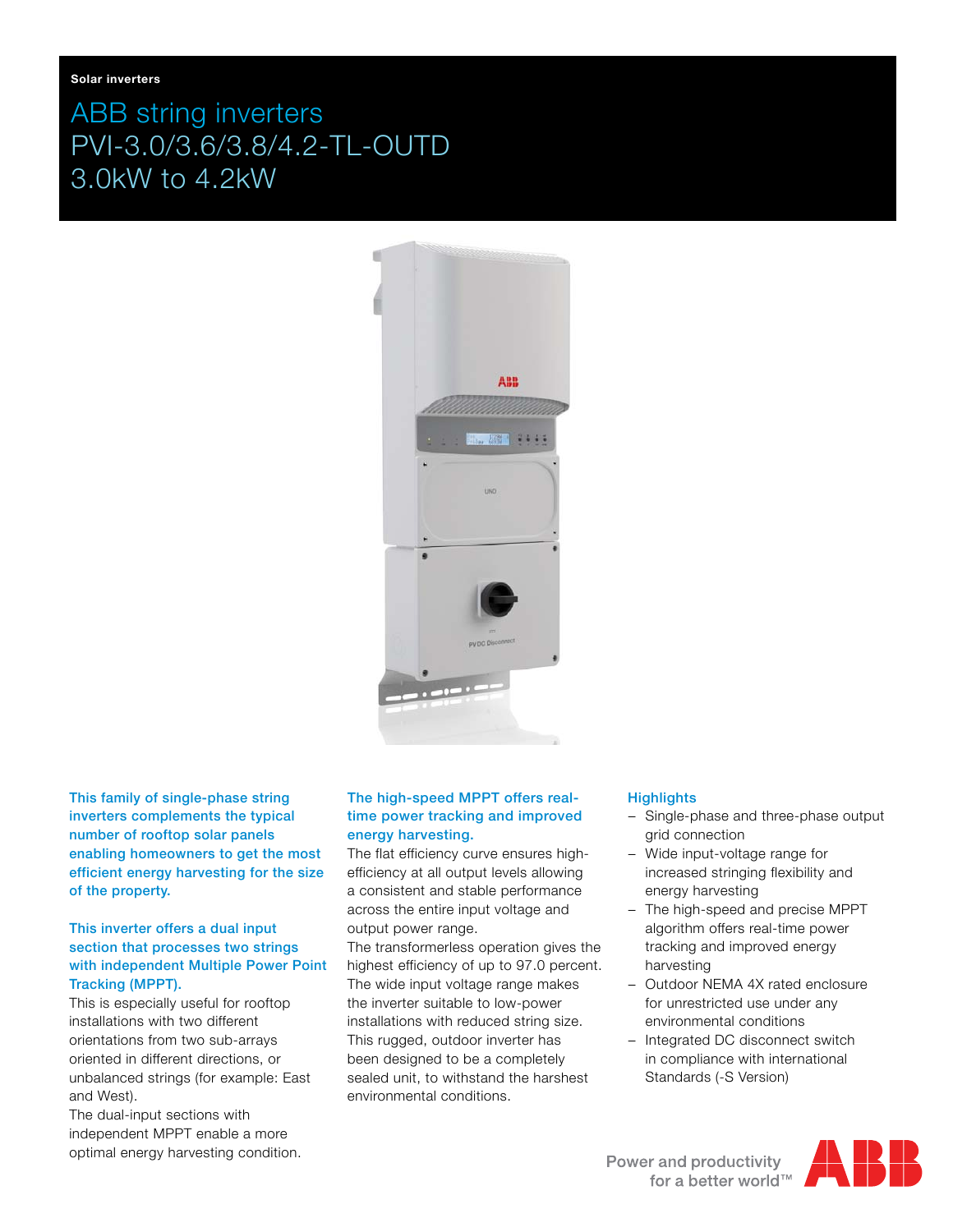## Additional highlights

- − RS-485 communication interface (for connection to laptop or data logger)
- − Available with the optional VSN300 Wifi Logger Card for easy and affordable wireless monitoring
- − Compliant with NEC 690.12 when used with ABB's Rapid Shutdown device
- − Comes standard with DC Arc Fault Circuit Interruptor (AFCI) to comply with NEC 690.11





## Technical data and types

| <b>Type code</b>                                                              | PVI-3.0-OUTD-US                                                                                  |                      |                 | PVI-3.6-OUTD-US |                 |                 | PVI-3.8-OUTD-US                       |                 |                 | PVI-4.2-OUTD-US |                 |                 |  |
|-------------------------------------------------------------------------------|--------------------------------------------------------------------------------------------------|----------------------|-----------------|-----------------|-----------------|-----------------|---------------------------------------|-----------------|-----------------|-----------------|-----------------|-----------------|--|
| General specifications                                                        |                                                                                                  |                      |                 |                 |                 |                 |                                       |                 |                 |                 |                 |                 |  |
| Nominal output power                                                          |                                                                                                  | 3000W                |                 |                 | 3600W           |                 | 3300<br>W                             | 3800W           |                 |                 | 4200W           |                 |  |
| Maximum output power wattage                                                  | 3000<br>W                                                                                        | 33001<br>W           | 33001<br>W      | 3600<br>W       | 40001<br>W      | 4000<br>W       | 3300<br>W                             | 42001<br>W      | 4200<br>W       | 4200<br>W       | 46001<br>W      | 46001<br>W      |  |
| Rated grid AC voltage                                                         | 208V                                                                                             | 240V                 | 277V            | 208V            | 240V            | 277V            | 208V                                  | 240V            | 277V            | 208V            | 240V            | 277V            |  |
| Input side (DC)                                                               |                                                                                                  |                      |                 |                 |                 |                 |                                       |                 |                 |                 |                 |                 |  |
| Number of independent MPPT channels                                           | $\mathbf{2}$                                                                                     |                      |                 | $\mathbf{2}$    |                 |                 | $\mathbf{2}$                          |                 |                 | $\mathbf{2}$    |                 |                 |  |
| Maximum usable power for each channel                                         | 2000W                                                                                            |                      |                 | 3000W           |                 |                 | 3000W                                 |                 |                 | 3000W           |                 |                 |  |
| Absolute maximum voltage (Vmax)                                               | 600V                                                                                             |                      |                 |                 |                 |                 |                                       |                 |                 |                 |                 |                 |  |
| Start-up voltage (Vstart)                                                     |                                                                                                  | 200V (adj. 120-350V) |                 |                 |                 |                 |                                       |                 |                 |                 |                 |                 |  |
| Full power MPPT voltage range                                                 |                                                                                                  | 160-530V             |                 | 120-530V        |                 |                 | 140-530V                              |                 |                 | 140-530V        |                 |                 |  |
| Operating MPPT voltage range                                                  | 0.7 x Vstart - 580V (≥90V)                                                                       |                      |                 |                 |                 |                 |                                       |                 |                 |                 |                 |                 |  |
| Maximum current (Idcmax) for both MPPT in                                     | 20A                                                                                              |                      |                 | 32A             |                 |                 | 32A                                   |                 |                 | 32A             |                 |                 |  |
| parallel                                                                      | 10A                                                                                              |                      |                 | 16A             |                 |                 | 16A                                   |                 |                 | 16A             |                 |                 |  |
| Maximum usable current per channel<br>Maximum short circuit current limit per |                                                                                                  |                      |                 |                 |                 |                 |                                       |                 |                 |                 |                 |                 |  |
| channel                                                                       | 12.5A                                                                                            |                      |                 | 20.0A           |                 |                 | 20.0A                                 |                 |                 | 20.0A           |                 |                 |  |
| Number of wire landing terminals per channel                                  | 2 pairs                                                                                          |                      |                 |                 |                 |                 |                                       |                 |                 |                 |                 |                 |  |
| Array wiring termination                                                      | Terminal block, pressure clamp, AWG20-AWG6                                                       |                      |                 |                 |                 |                 |                                       |                 |                 |                 |                 |                 |  |
| Output side (AC)                                                              |                                                                                                  |                      |                 |                 |                 |                 |                                       |                 |                 |                 |                 |                 |  |
| Grid connection type                                                          | 10/<br>2W                                                                                        | Split-<br>Ø/3W       | 10/<br>2W       | 10/<br>2W       | Split-<br>Ø/3W  | 10/<br>2W       | 10/<br>2W                             | Split-<br>Ø/3W  | 10/<br>2W       | 10/<br>2W       | Split-<br>Ø/3W  | 10/<br>2W       |  |
| Adjustable voltage range (Vmin-Vmax) (V)                                      | $183 -$<br>228V                                                                                  | $211 -$<br>264V      | $244 -$<br>304V | $183 -$<br>228V | $211 -$<br>264V | $244 -$<br>304V | 183-<br>228V                          | $211 -$<br>264V | $244 -$<br>304V | $183 -$<br>228V | $211 -$<br>264V | $244 -$<br>304V |  |
| Grid frequency                                                                | 60Hz                                                                                             |                      |                 |                 |                 |                 |                                       |                 |                 |                 |                 |                 |  |
| Adjustable grid frequency range                                               | 57-60.5Hz                                                                                        |                      |                 |                 |                 |                 |                                       |                 |                 |                 |                 |                 |  |
| Maximum current (lac,max)                                                     | 14.5A                                                                                            | 14.5A                | 12.0A           | 17.2A           |                 |                 | 16.0A   16.0A   16.0A   16.0A   16.0A |                 |                 | 20.0A           | 20.0A           | 20.0A           |  |
| Power factor                                                                  | $> 0.995$ (adjustable to $\pm 0.8$ )                                                             |                      |                 |                 |                 |                 |                                       |                 |                 |                 |                 |                 |  |
| Total harmonic distortion at rated power                                      | $< 2\%$                                                                                          |                      |                 |                 |                 |                 |                                       |                 |                 |                 |                 |                 |  |
| Grid wiring termination type                                                  | Terminal block, Pressure clamp, AWG20-AWG6                                                       |                      |                 |                 |                 |                 |                                       |                 |                 |                 |                 |                 |  |
| Input protection devices                                                      |                                                                                                  |                      |                 |                 |                 |                 |                                       |                 |                 |                 |                 |                 |  |
| Reverse polarity protection                                                   | Yes                                                                                              |                      |                 |                 |                 |                 |                                       |                 |                 |                 |                 |                 |  |
| Over-voltage protection type                                                  | Varistor, 2 for each channel                                                                     |                      |                 |                 |                 |                 |                                       |                 |                 |                 |                 |                 |  |
| PV array ground fault detection                                               | Pre start-up R <sub>iso</sub> and dynamic GFDI (requires floating arrays)                        |                      |                 |                 |                 |                 |                                       |                 |                 |                 |                 |                 |  |
| Output protection devices                                                     |                                                                                                  |                      |                 |                 |                 |                 |                                       |                 |                 |                 |                 |                 |  |
| Anti-islanding protection                                                     | Meets UL1741 / IEEE1547 requirements                                                             |                      |                 |                 |                 |                 |                                       |                 |                 |                 |                 |                 |  |
| Over-voltage protection type                                                  | Varistor, 2 (L <sub>1</sub> - L <sub>2</sub> / L <sub>1</sub> - G)                               |                      |                 |                 |                 |                 |                                       |                 |                 |                 |                 |                 |  |
| Maximum AC OCPD rating                                                        | 20A                                                                                              | 20A                  | 15A             | 25A             | 20A             | 20A             | 20A                                   | 20A             | 20A             | 25A             | 25A             | 25A             |  |
| Efficiency<br>Maximum efficiency                                              |                                                                                                  | 96.9%                |                 |                 | 97%             |                 |                                       | 97%             |                 |                 | 97%             |                 |  |
| CEC efficiency                                                                |                                                                                                  |                      |                 |                 |                 |                 | 96%                                   |                 |                 |                 |                 |                 |  |
| Operating performance                                                         |                                                                                                  |                      |                 |                 |                 |                 |                                       |                 |                 |                 |                 |                 |  |
| Nighttime consumption                                                         |                                                                                                  |                      |                 |                 |                 |                 |                                       |                 |                 |                 |                 |                 |  |
| Stand-by consumption                                                          | $< 0.6W_{\text{BMS}}$<br>$< 8W_{\text{ex}}$                                                      |                      |                 |                 |                 |                 |                                       |                 |                 |                 |                 |                 |  |
| Communication                                                                 |                                                                                                  |                      |                 |                 |                 |                 |                                       |                 |                 |                 |                 |                 |  |
| User-interface                                                                |                                                                                                  |                      |                 |                 |                 |                 |                                       |                 |                 |                 |                 |                 |  |
| Remote monitoring (1xRS485 incl.)                                             | 16 characters x 2 lines LCD display<br>VSN700 Data Logger (opt.), VSN300 Wifi Logger Card (opt.) |                      |                 |                 |                 |                 |                                       |                 |                 |                 |                 |                 |  |
| Environmental                                                                 |                                                                                                  |                      |                 |                 |                 |                 |                                       |                 |                 |                 |                 |                 |  |
| Ambient air operating temperature range                                       | -13°F to +140°F (-25°C to 60°C) with derating above 122°F (50°C)                                 |                      |                 |                 |                 |                 |                                       |                 |                 |                 |                 |                 |  |
| Ambient air storage temperature range                                         | -40°F to +176°F (-40°C to +80°C)                                                                 |                      |                 |                 |                 |                 |                                       |                 |                 |                 |                 |                 |  |
| Relative humidity                                                             | 0-100% RH condensing                                                                             |                      |                 |                 |                 |                 |                                       |                 |                 |                 |                 |                 |  |
| Acoustic noise emission level                                                 | $< 50$ db (A) @1m                                                                                |                      |                 |                 |                 |                 |                                       |                 |                 |                 |                 |                 |  |
| Maximum operating altitude without derating                                   | 6560ft (2000m)                                                                                   |                      |                 |                 |                 |                 |                                       |                 |                 |                 |                 |                 |  |
|                                                                               |                                                                                                  |                      |                 |                 |                 |                 |                                       |                 |                 |                 |                 |                 |  |

1. Capability enabled at nominal AC voltage and with sufficient DC power available.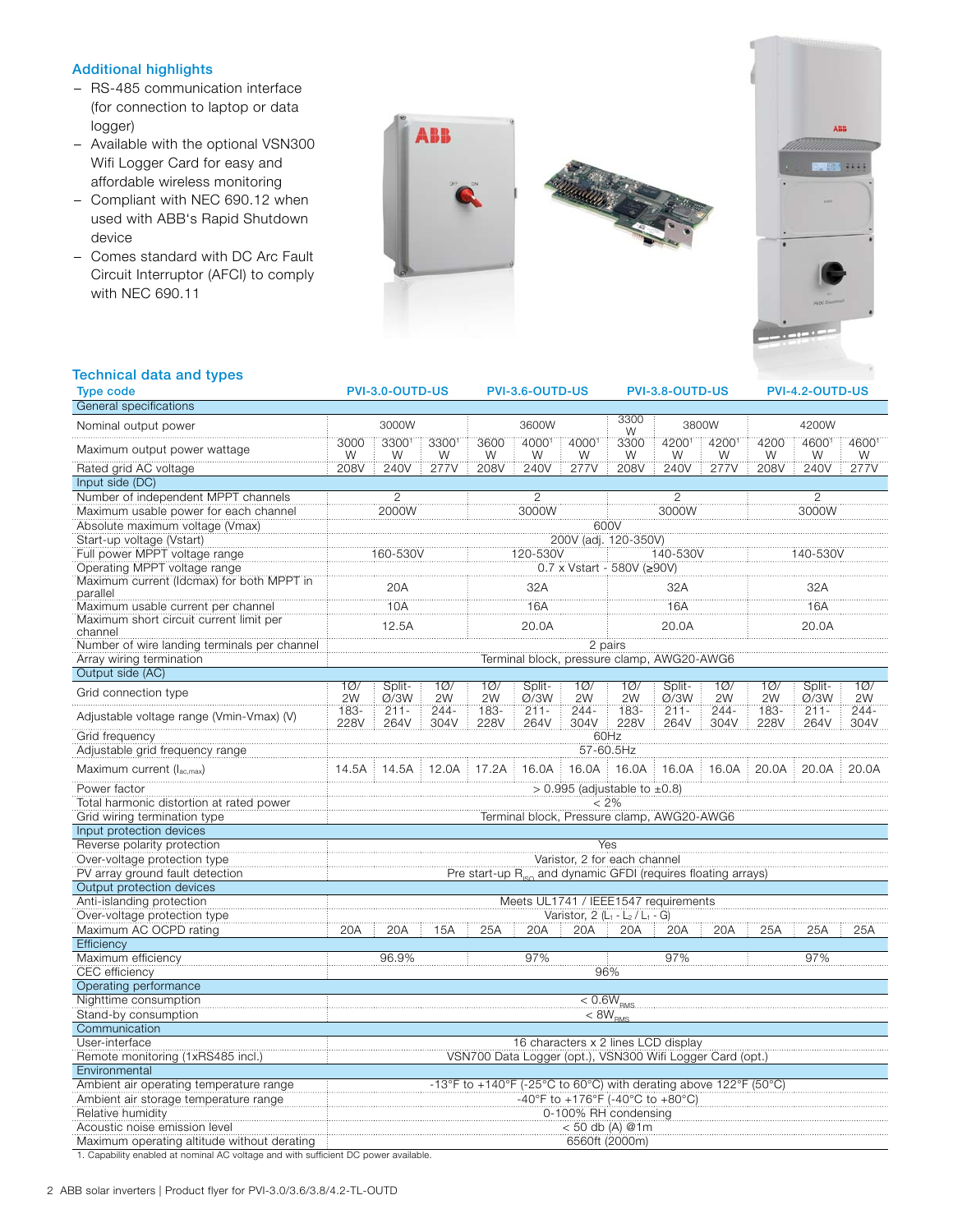#### Block diagram of PVI-3.0/3.6/3.8/4.2-TL-OUTD



\* Remote control function not available on -A version





# Technical data and types

| <b>Type code</b>                                                      |                                                                                                                                                                                                                                                                                                                                                                                       | PVI-3.0-OUTD-US PVI-3.6-OUTD-US | <b>PVI-3.8-OUTD-US</b> | <b>PVI-4.2-OUTD-US</b> |  |  |  |  |  |
|-----------------------------------------------------------------------|---------------------------------------------------------------------------------------------------------------------------------------------------------------------------------------------------------------------------------------------------------------------------------------------------------------------------------------------------------------------------------------|---------------------------------|------------------------|------------------------|--|--|--|--|--|
| Mechanical specifications                                             |                                                                                                                                                                                                                                                                                                                                                                                       |                                 |                        |                        |  |  |  |  |  |
| Enclosure rating                                                      | NEMA 4X                                                                                                                                                                                                                                                                                                                                                                               |                                 |                        |                        |  |  |  |  |  |
| Cooling                                                               | Natural convection                                                                                                                                                                                                                                                                                                                                                                    |                                 |                        |                        |  |  |  |  |  |
| Dimensions H x W x D                                                  | $\frac{123.8 \times 12.8 \times 8.7 \text{ln} \ (859 \times 325 \times 222 \text{mm})^2}{33.8 \times 12.8 \times 8.7 \text{ln} \ (859 \times 325 \times 222 \text{mm})^2}$                                                                                                                                                                                                            |                                 |                        |                        |  |  |  |  |  |
| Weight                                                                | $<$ 47.3lb (21.3kg) <sup>2</sup>                                                                                                                                                                                                                                                                                                                                                      |                                 |                        |                        |  |  |  |  |  |
| Shipping weight                                                       | $< 60$ lb $(27.0$ kg $)^2$                                                                                                                                                                                                                                                                                                                                                            |                                 |                        |                        |  |  |  |  |  |
| Mounting system                                                       | Wall bracket                                                                                                                                                                                                                                                                                                                                                                          |                                 |                        |                        |  |  |  |  |  |
| Conduit connections <sup>2</sup>                                      | Bottom: (2) pre-drilled opening for 34 inch conduits and concentric markings for 1 inch<br>(both sides) and 1 <sup>1/2</sup> inch conduit (DC side only)<br>Sides: (2) pre-drilled opening for 34 inch conduits with concentric markings for 1 inch<br>(both sides) and 1 <sup>1/2</sup> inch conduit (DC side only)<br>Back: (2) concentric markings for 34 inch and 1 inch conduits |                                 |                        |                        |  |  |  |  |  |
| DC switch rating (per contact) (A/V)                                  | 25/600                                                                                                                                                                                                                                                                                                                                                                                |                                 |                        |                        |  |  |  |  |  |
| Safety and Compliance                                                 |                                                                                                                                                                                                                                                                                                                                                                                       |                                 |                        |                        |  |  |  |  |  |
| <b>Isolation level</b>                                                | Transformerless (floating array)                                                                                                                                                                                                                                                                                                                                                      |                                 |                        |                        |  |  |  |  |  |
| Safety and EMC standard                                               | UL1741, UL1741SA (draft), IEEE1547, IEEE1547.1, CSA-C22.2 N. 107.1-01, UL1998 UL<br>1699B, FCC Part 15 Class B                                                                                                                                                                                                                                                                        |                                 |                        |                        |  |  |  |  |  |
| Safety approval                                                       | cCSAus or cTUVus                                                                                                                                                                                                                                                                                                                                                                      |                                 |                        |                        |  |  |  |  |  |
| Regional Compliance                                                   | Rule 21, HECO, NEC 2014 690.11, NEC 2014 690.12 with ABB Rapid Shutdown device                                                                                                                                                                                                                                                                                                        |                                 |                        |                        |  |  |  |  |  |
| Available models                                                      |                                                                                                                                                                                                                                                                                                                                                                                       |                                 |                        |                        |  |  |  |  |  |
| With DC switch, wiring box, arc fault detector and                    | PVI-3.0-OUTD-S-                                                                                                                                                                                                                                                                                                                                                                       | <b>PVI-3.6-OUTD-S-</b>          | <b>PVI-3.8-OUTD-S-</b> | PVI-4.2-OUTD-S-        |  |  |  |  |  |
| interrupter<br>2 When equipped with optional DC switch and wiring box | US-A                                                                                                                                                                                                                                                                                                                                                                                  | US-A                            | US-A                   | US-A                   |  |  |  |  |  |

2. When equipped with optional DC switch and wiring box. All data is subject to change without notice